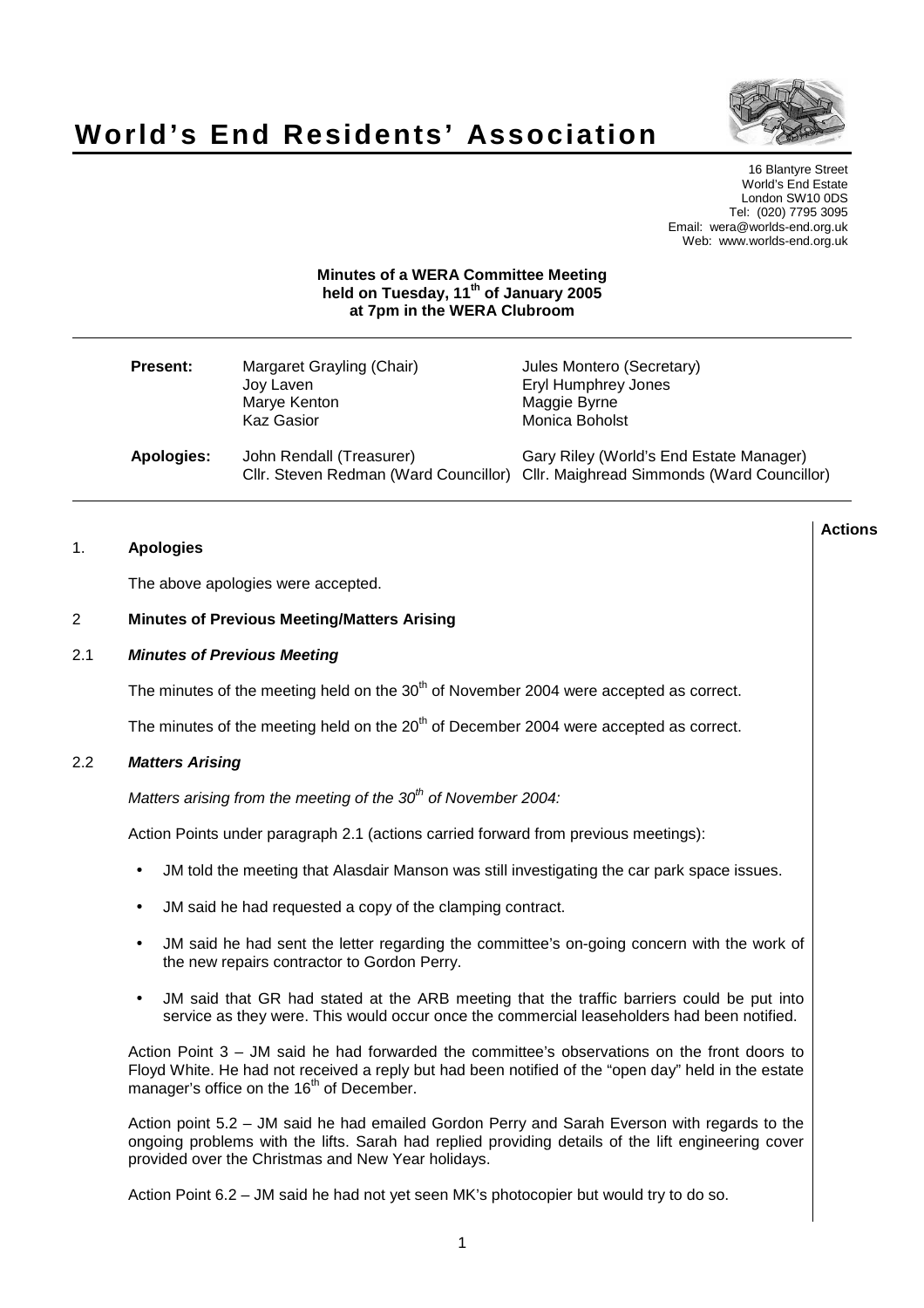Action Point 7.3 – JM said that he had emailed John Vass and Sarah Everson confirming that the proposed design for the signs indicating the floors served by each lift was acceptable.

Matters arising from the meeting held on the 20 $^{th}$  of December 2004:

Action Point 2 – GR had passed on the committee's proposal for "mixed" play equipment to Terry Guppey. Terry had replied. See item 3 below.

Action Point 3 – JM said he had written to Leaseholder Services with regards the proposed appointment of S&F Services limited as the communal heating and hot water supply maintenance contractor. The letter backed the proposal and named S&F as WERA's preferred contractor.

Action Point 4 – JM said he had sent the letter to the Planning Department with regards to the planning application from Nationwide Storage as instructed.

Under Any Other Business – JM confirmed that GR had asked Floyd White to forward to WERA a copy of the letter that had just gone out to tenants with regards the installation of the new front doors However, a copy of the letter had yet to be received.

#### 3. **Interior Garden Play Areas**

An email from Terry Guppey was read out. The email stated that it was not possible to install play equipment for mixed age groups in the garden play areas due to a lack of space. The meeting felt that play equipment for mixed age groups was still the best choice. JM was asked to email Terry Guppey asking him to investigate this possibility further. If installing "mixed" play equipment proved impossible, the meeting agreed that Terry should proceed to install equipment for the younger age group only in both of the garden play areas. JM

#### 4. **Door Replacement**

JM reminded the meeting that GR had been asked to arrange for a representative of the door manufacturers and installers to attend the meeting. This had proved impossible. JM had subsequently asked GR to try and arrange this for the next meeting. JM stated that if anyone had any queries with the front-door replacement works that he happily would forward them to Floyd White. GR had agreed to do the same.

#### 5. **Security Works – Consultation**

JM told the meeting that there was still no indication that the TMO intended to carry out any consultation with the estate's residents in the immediate future with regards to the proposed security works and suggested that WERA might wish to do so instead. JM noted that the association had a list of leasehold properties in its possession that could be used to write to the estate's leaseholders. After a short discussion it was suggested that before WERA carry out any consultation that Cllr. Redman be informed of the present situation. JM agreed to do so.  $\vert$  JM

#### 6. **Actions for Estate Manager**

- Provide an update as to when the new traffic barrier gates were expected to come into use. GR
- MG requested that GR ask the dog warden to visit the estate more frequently and perhaps also help organise a meeting with a WERA representative. It was noted that the number of dogs on the estate, the number of dogs running around not on a leash and the incidences of dog fouling in communal areas was increasing. It was also suggested that the TMO should consider writing to residents with regards to responsible dog ownership. GR
- JL asked that the current situation with regards to the estate maps in the estate lobbies be brought to GR's attention (see item 12.3 below). GR
- JM noted that the deep cleans which had been due to take place on the  $4<sup>th</sup>$  week of November had not yet happened. He also noted that some residents believed that the previous deep clean had also not taken place. Committee members noted that other items of cleaning, such as the regular washing down of the stairwells, were also not taking place. GR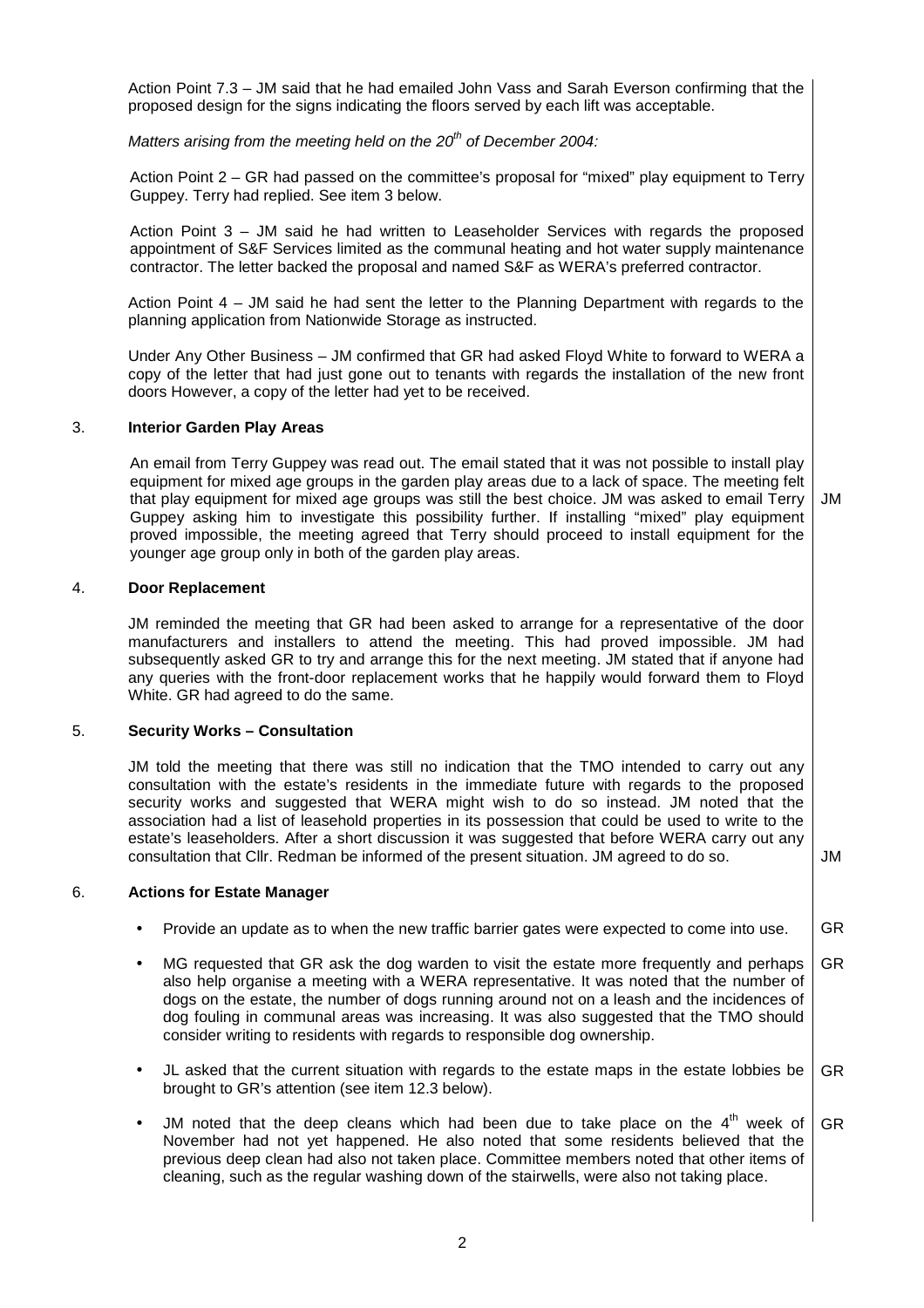# 7. **Correspondence**

- 7.1 JM said that two requests for information on the make-up of the committee had been received from the Council/TMO. He asked whether he could proceed to supply them with the information requested. The meeting agreed. JM would do so.
- 7.2 JM said WERA had received a notice of a Public Enquiry with regards the proposed redevelopment of the Lots Road Power Station. The Public Enquiry would commence on the 1<sup>st</sup> of February and last 16 days. Those committee members able to attend were encouraged to do so. After some discussion the committee agreed that a written representation opposing the proposed redevelopment should be made. JM agreed to draft a suitable letter.

JM

JM

JM

- 7.3 JM said WERA had received a planning notice with regards the proposed development of a new secondary school on the site of the Ashburnham Community Centre (and adjacent properties). The committee was generally in favour of the proposals but felt it necessary to highlight deficiencies with the local public transport infrastructure. JM would write to the planning department accordingly. JM
- 7.4 JM said WERA had received the annual review of the Nucleus Legal Advice Centre (in Brompton Road). This would be available from the reading tray.

## 8. **Purchases to be Approved**

MG said that as previously agreed she had purchased a number of Christmas gifts for the estate staff. These had cost £33.97. Payment was approved.

#### 9. **Meetings Attended**

#### 9.1 **Lift Works Site Meeting**

MK had attended the meeting. MK said the no-smoking signs had proved unsuitable for the inside of the lift (apparently it was too large) so had been placed in the lift lobbies instead. It was proposed to place small, graphical stick-on signs inside the lifts instead. It was decided that this was unsatisfactory and that at the next meeting the WERA representatives should request that nosmoking signs of the original design, but smaller in size, should be placed in the lifts.

## 10. **Upcoming Meetings**

#### 10.1 **Lift Works Site Meeting**

The next meeting is to be held on the 20<sup>th</sup> of January. EHJ asked that the matter of the continuing lift outages in Blantyre Tower be brought up. MBo noted that the lift in Chelsea Reach Tower had also recently suffered a number of outages. JM noted that so had the new lift in Ashburham Tower. JL noted the dot-matrix display in the fourth floor lift lobby of Greaves tower had still not been repaired even though it had been brought to the TMO's attention when the lift was first put into service. JM pointed out a number of other minor problems with the panels in other lifts and tower lobbies. MG said she would bring these issues up the next meeting. MG

## 10.2 **K&C Partnership Consultation**

JM said he had received an email from Liz Horsfield who was carrying out consultation on behalf of the K&C Partnership. They were inviting residents to attend a meeting being held in the Chelsea Theatre on the 31<sup>st</sup> of January at 6.30pm. MB stated that she had been invited. JM said he would determine whether there were any vacancies and inform interested committee members.

## 10.3 **West Chelsea Initiative**

JM noted that the minutes of the last meeting had not yet arrived and that he did not know when the next meeting was to be held. MG explained that the Initiative had created a steering group to look at the proposals for World's End Place/Piazza. The group had met at the Town Hall on the  $8<sup>th</sup>$ of December. No one from WERA had been able to attend but the minutes of the meeting were available. Meetings of the working group had been arranged for the 25<sup>th</sup> of January, the 8<sup>th</sup> of February and the  $3^{\text{rd}}$  of March. MK said that she wished to attend the meeting of the  $3^{\text{rd}}$  of March.